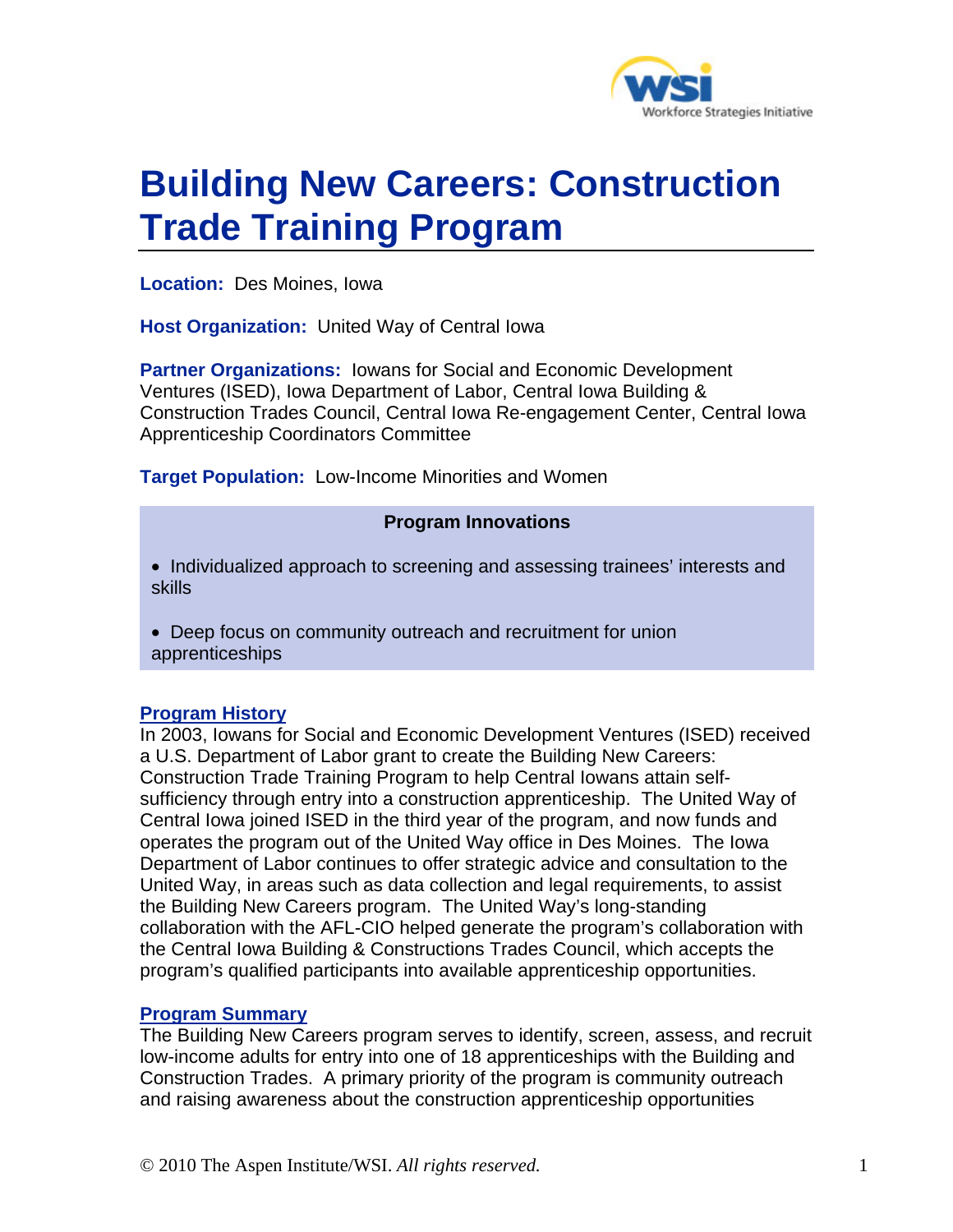

present in the area. Staff members from the United Way speak at area high schools, prisons and other community venues to inform the local population about opportunities in the trades.

# **"One of the taglines of apprenticeships is that they are 'The Best Kept Secret.' We're trying to get away from that here in Des Moines. We don't want it to be a secret."**

# *--Bob Brown, Director of the Building New Careers Program*

The outreach events are now paying dividends in 2009 and 2010 as many program participants typically arrive at the United Way office through word-ofmouth. To qualify for the program, participants must be within 200 percent of the Federal Poverty Guidelines and show a strong interest in the construction trades.

The Building New Careers Program offers individualized services and runs uninterrupted throughout the year. Participants are served by Bob Brown, Director of the Building New Careers Program, at the United Way office in downtown Des Moines. Walk-in and scheduled participants receive individual services from Mr. Brown, which include:

- An overview of the 18 construction trades, including training and job descriptions, working conditions, and qualifications and requirements necessary to enter the apprenticeship
- Career counseling and assistance with choosing a trade
- Advice and assistance with apprenticeship applications and entry tests
- Referrals for **support services**, such as driver's license reinstatement, housing, or math skills remediation, to partnering organizations such as the Central Iowa Reengagement Center
- Job interview coaching and resume development

This individualized approach to each participant is central to the program's focus. Once Mr. Brown has screened and assessed the participant's potential for entry into an apprenticeship, and they have completed their application, he often accompanies them to the training center to submit their application.

Participants usually apply for apprenticeship opportunities, but the recession eliminated many of these positions. Now participants are often applying for helper positions with one of the trades. Through a helper or apprenticeship position, participants referred from Mr. Brown at the United Way can gain the training, skills and knowledge they need to climb the career ladder within the union system.